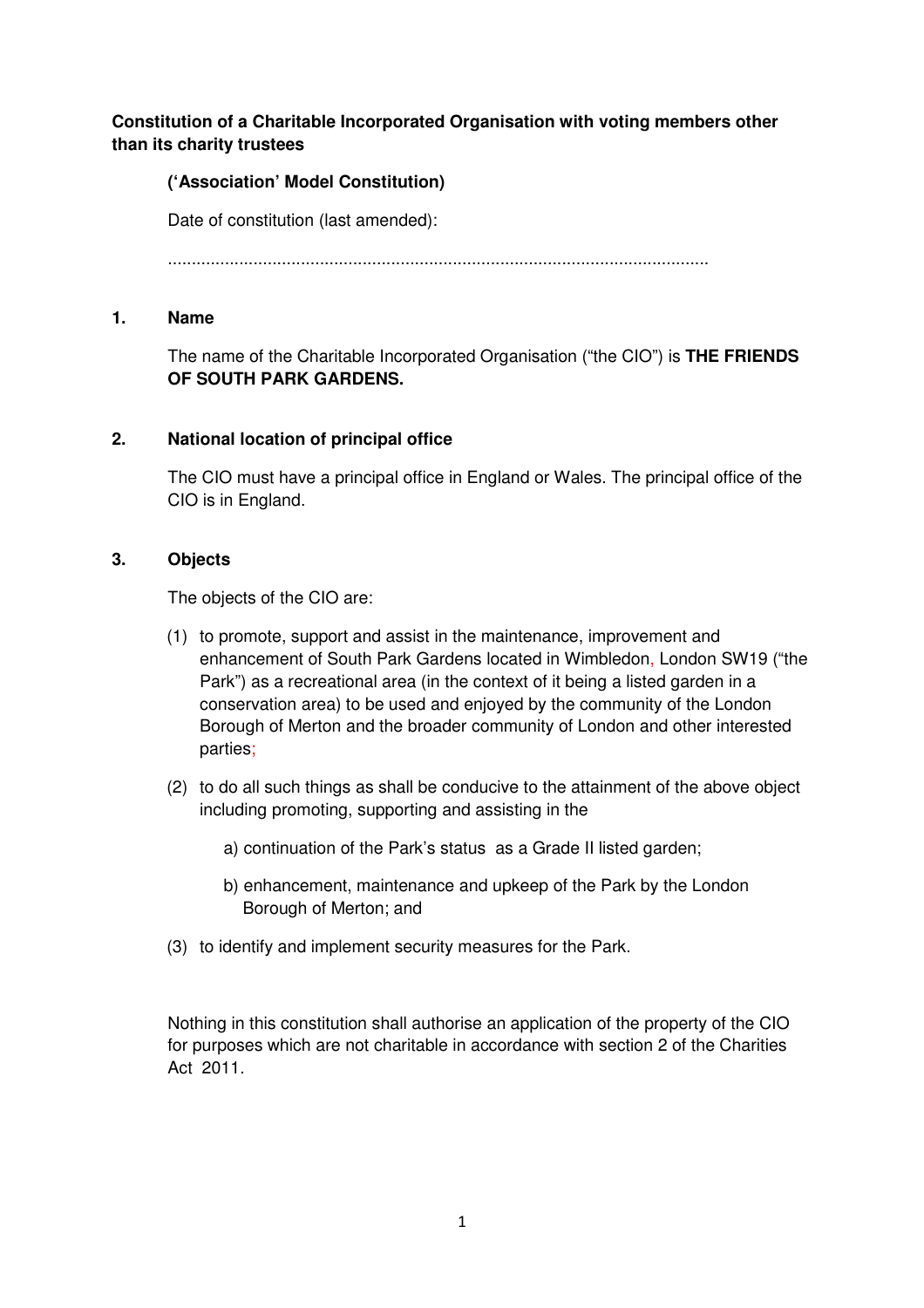### **4. Powers**

The CIO has power to do anything which is calculated to further its objects or is conducive or incidental to doing so. In particular, the CIO's powers include power to:

- (1) borrow money and to charge the whole or any part of its property as security for the repayment of the money borrowed. The CIO must comply as appropriate with sections 124 and 125 of the Charities Act 2011 if it wishes to mortgage land;
- (2) buy, take on lease or in exchange, hire or otherwise acquire any property and to maintain and equip it for use;
- (3) sell, lease or otherwise dispose of all or any part of the property belonging to the CIO. In exercising this power, the CIO must comply as appropriate with sections 117 and 119-123 of the Charities Act 2011;
- (4) employ and remunerate such staff as are necessary for carrying out the work of the CIO. The CIO may employ or remunerate a charity trustee only to the extent that it is permitted to do so by clause 6 (Benefits and payments to charity trustees and connected persons) and provided it complies with the conditions of those clauses;
- (5) deposit or invest funds, employ a professional fund-manager, and arrange for the investments or other property of the CIO to be held in the name of a nominee, in the same manner and subject to the same conditions as the trustees of a trust are permitted to do by the Trustee Act 2000.

## **5. Application of income and property**

- (1) The income and property of the CIO must be applied solely towards the promotion of the objects.
	- (a) A charity trustee is entitled to be reimbursed from the property of the CIO or may pay out of such property reasonable expenses properly incurred by him or her when acting on behalf of the CIO.
	- (b) A charity trustee may benefit from trustee indemnity insurance cover purchased at the CIO's expense in accordance with, and subject to the conditions in, section 189 of the Charities Act 2011.
- (2) None of the income or property of the CIO may be paid or transferred directly or indirectly by way of dividend, bonus or otherwise by way of profit to any member of the CIO. This does not prevent a member who is not also a charity trustee receiving:
	- (a) a benefit from the CIO as a beneficiary of the CIO;
	- (b) reasonable and proper remuneration for any goods or services supplied to the CIO.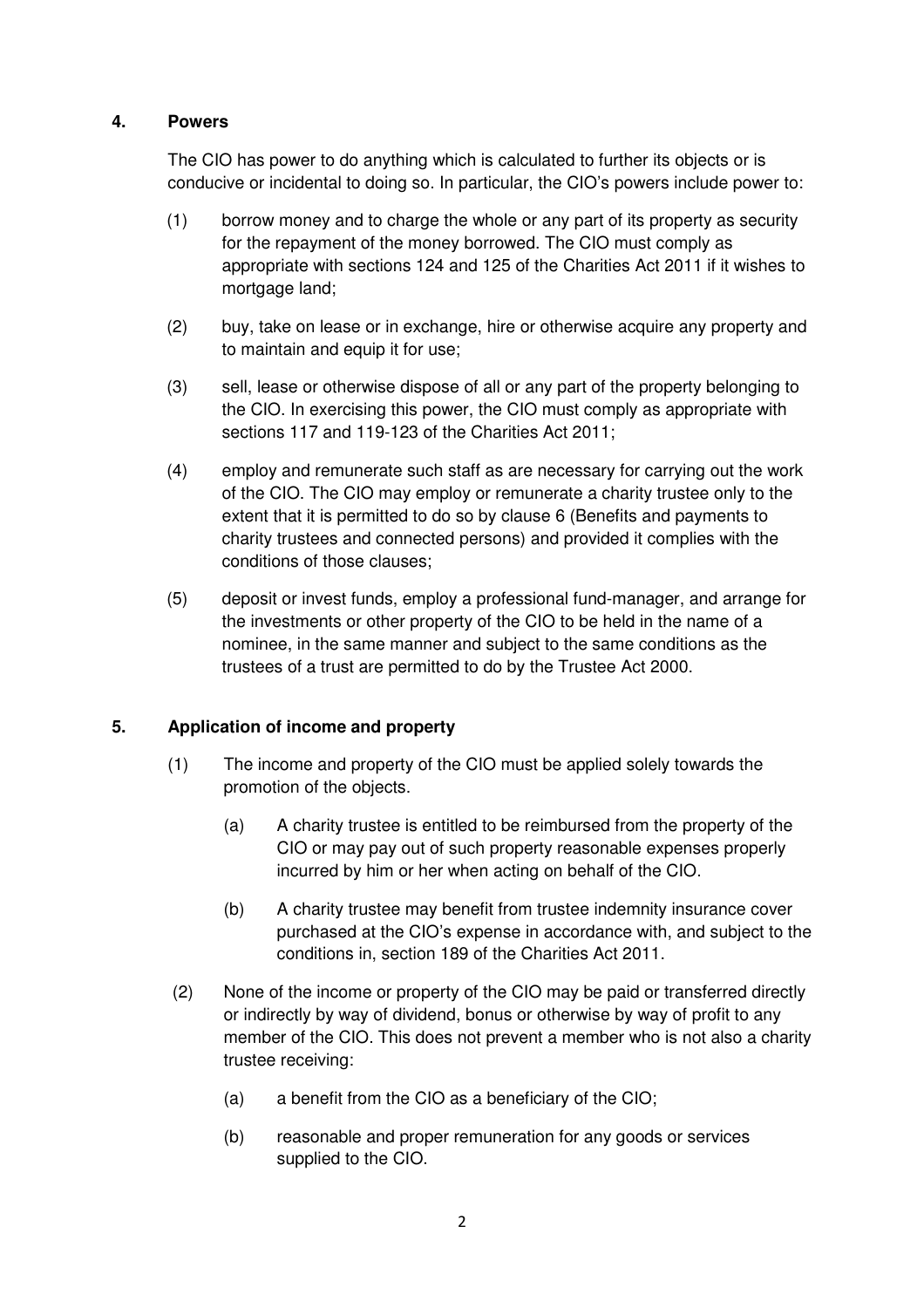(3) Nothing in this clause shall prevent a charity trustee or connected person receiving any benefit or payment which is authorised by Clause 6.

## **6. Benefits and payments to charity trustees and connected persons**

#### **(1) General provisions**

No charity trustee or connected person may:

- (a) buy or receive any goods or services from the CIO on terms preferential to those applicable to members of the public;
- (b) sell goods, services, or any interest in land to the CIO;
- (c) be employed by, or receive any remuneration from, the CIO;
- (b) receive any other financial benefit from the CIO;

unless the payment or benefit is permitted by sub-clause (2) of this clause, or authorised by the court or the prior written consent of the Charity Commission ("the Commission") has been obtained. In this clause, a "financial benefit" means a benefit, direct or indirect, which is either money or has a monetary value.

### **(2) Scope and powers permitting trustees' or connected persons' benefits**

- (a) A charity trustee or connected person may receive a benefit from the CIO as a beneficiary of the CIO provided that a majority of the trustees do not benefit in this way.
- (b) A charity trustee or connected person may enter into a contract for the supply of services, or of goods that are supplied in connection with the provision of services, to the CIO where that is permitted in accordance with, and subject to the conditions in, section 185 to 188 of the Charities Act 2011.
- (c) Subject to sub-clause (3) of this clause a charity trustee or connected person may provide the CIO with goods that are not supplied in connection with services provided to the CIO by the charity trustee or connected person.
- (d) A charity trustee or connected person may receive interest on money lent to the CIO at a reasonable and proper rate which must be not more than the Bank of England bank rate (also known as the base rate).
- (e) A charity trustee or connected person may receive rent for premises let by the trustee or connected person to the CIO. The amount of the rent and the other terms of the lease must be reasonable and proper. The charity trustee concerned must withdraw from any meeting at which such a proposal or the rent or other terms of the lease are under discussion.
- (f) A charity trustee or connected person may take part in the normal trading and fundraising activities of the CIO on the same terms as members of the public.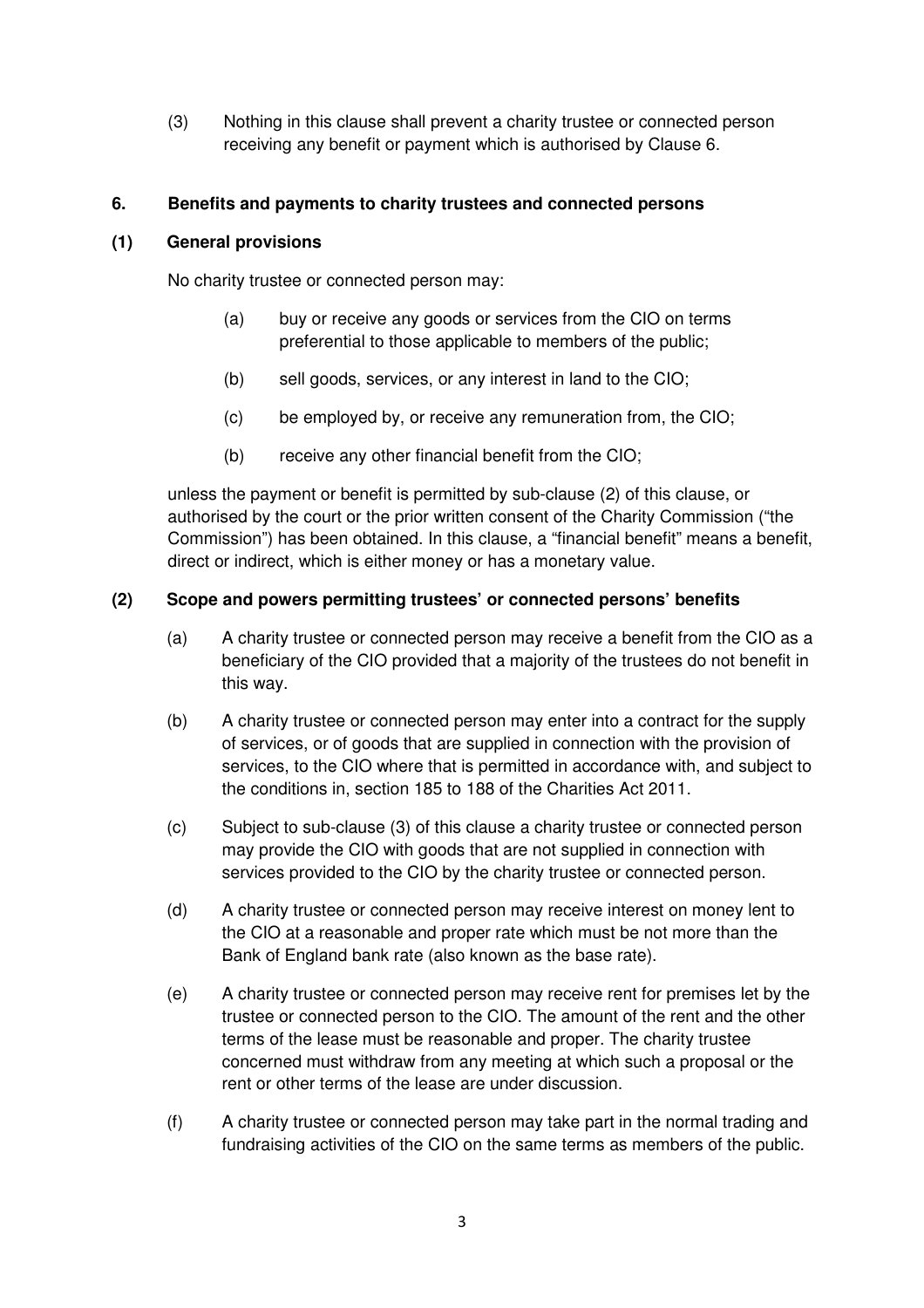## **(3) Payment for supply of goods only – controls**

 The CIO and its charity trustees may only rely upon the authority provided by subclause (2)(c) of this clause if each of the following conditions is satisfied:

- (a) The amount or maximum amount of the payment for the goods is set out in a written agreement between the CIO and the charity trustee or connected person supplying the goods ("the supplier").
- (b) The amount or maximum amount of the payment for the goods does not exceed what is reasonable in the circumstances for the supply of the goods in question.
- (c) The other charity trustees are satisfied that it is in the best interests of the CIO to contract with the supplier rather than with someone who is not a charity trustee or connected person. In reaching that decision the charity trustees must balance the advantage of contracting with a charity trustee or connected person against the disadvantages of doing so.
- (d) The supplier is absent from the part of any meeting at which there is discussion of the proposal to enter into a contract or arrangement with him or her or it with regard to the supply of goods to the CIO.
- (e) The supplier does not vote on any such matter and is not to be counted when calculating whether a quorum of charity trustees is present at the meeting.
- (f) The reason for their decision is recorded by the charity trustees in the minutes.
- (g) A majority of the charity trustees then in office are not in receipt of remuneration or payments authorised by clause 6.
- (4) In sub-clauses (2) and (3) of this clause:
	- (a) "the CIO" includes any company in which the CIO:
		- (i) holds more than 50% of the shares; or
		- (ii) controls more than 50% of the voting rights attached to the shares; or
		- (iii) has the right to appoint one or more directors to the board of the company;
	- (b) "connected person" includes any person within the definition set out in clause 30 (Interpretation);

## **7. Conflicts of interest and conflicts of loyalty**

A charity trustee must:

(1) declare the nature and extent of any interest, direct or indirect, which he or she has in a proposed transaction or arrangement with the CIO or in any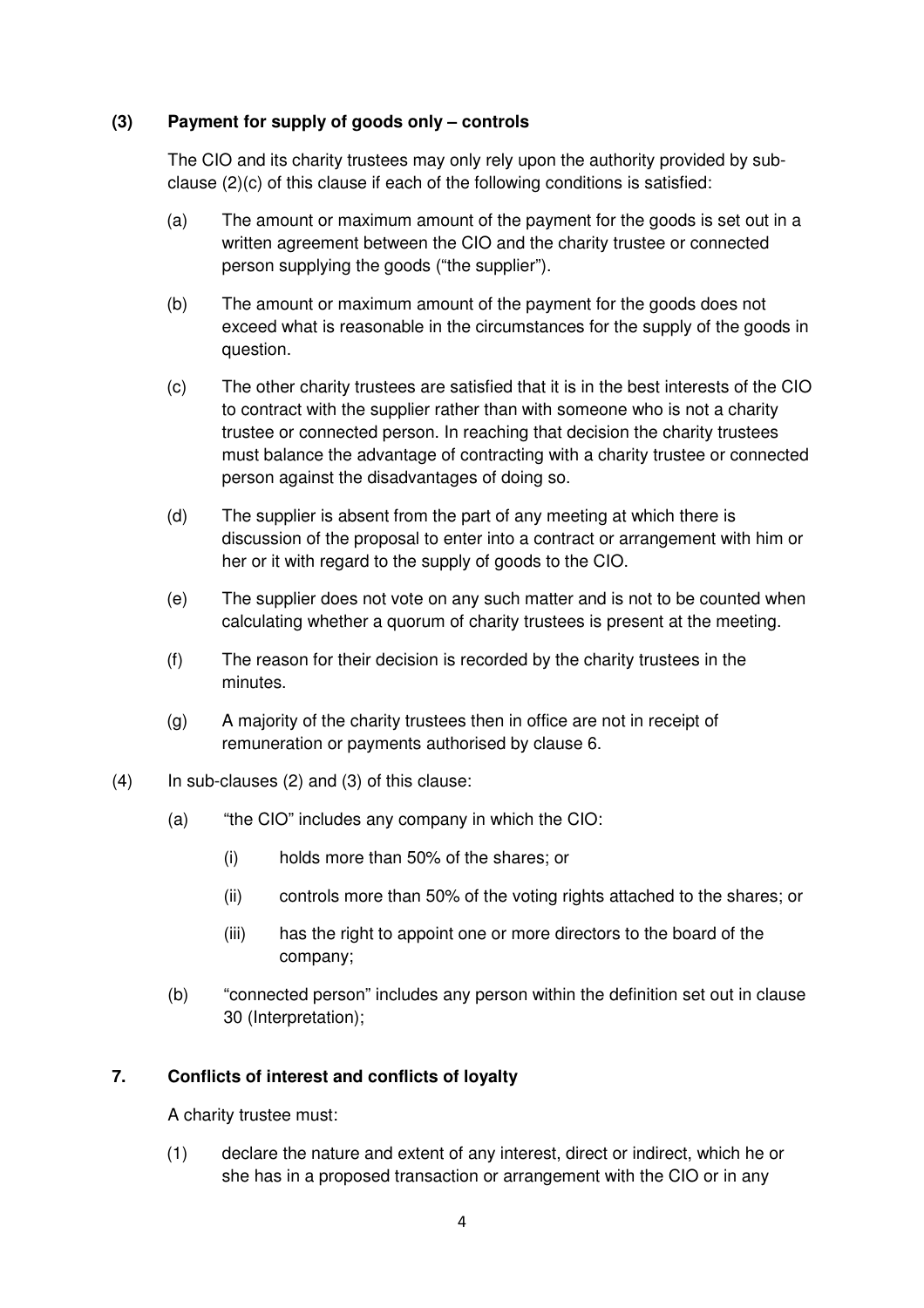transaction or arrangement entered into by the CIO which has not previously been declared; and

(2) absent himself or herself from any discussions of the charity trustees in which it is possible that a conflict of interest will arise between his or her duty to act solely in the interests of the CIO and any personal interest (including but not limited to any financial interest).

Any charity trustee absenting himself or herself from any discussions in accordance with this clause must not vote or be counted as part of the quorum in any decision of the charity trustees on the matter.

### **8. Liability of members to contribute to the assets of the CIO if it is wound up**

 If the CIO is wound up, the members of the CIO have no liability to contribute to its assets and no personal responsibility for settling its debts and liabilities.

### **9. Membership of the CIO**

### **(1) Admission of new members**

### **(a) Eligibility**

Membership of the CIO is open to anyone who is interested in furthering its purposes, and who, by applying for membership, has indicated his, her or its agreement to become a member and acceptance of the duty of members set out in sub-clause (3) of this clause.

A member may be an individual, a corporate body, an unincorporated association, or an individual or corporate body representing an organisation which is not incorporated.

## **(b) Admission procedure**

The charity trustees:

- (i) may require applications for membership to be made in any reasonable way that they decide;
- (ii) shall, if they approve an application for membership, notify the applicant of their decision within 28 days;
- (iii) may refuse an application for membership if they believe that it is in the best interests of the CIO for them to do so;
- (iv) shall, if they decide to refuse an application for membership, give the applicant their reasons for doing so, within 28 days of the decision being taken, and give the applicant the opportunity to appeal against the refusal; and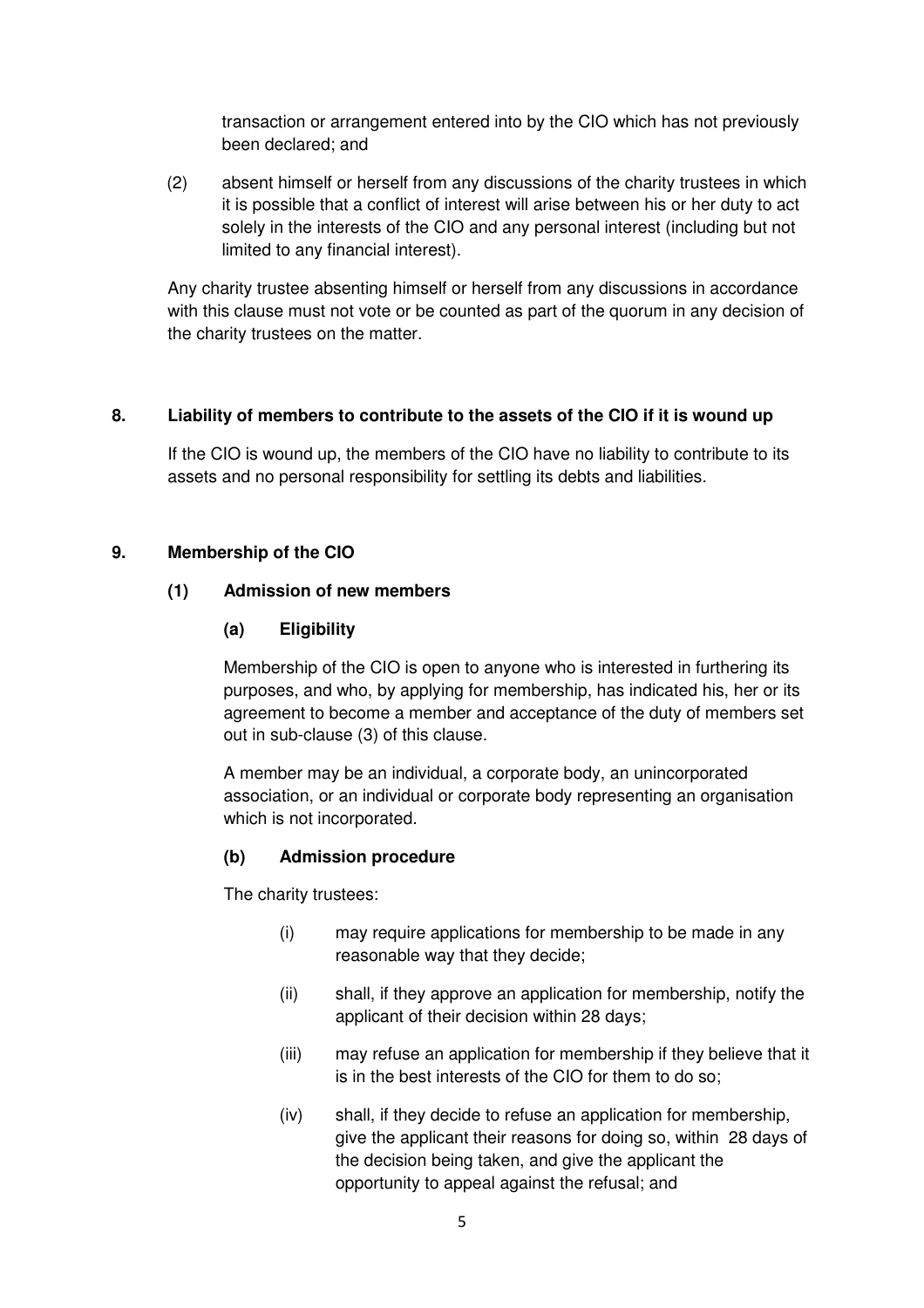(v) shall give fair consideration to any such appeal, and shall inform the applicant of their decision, but any decision to confirm refusal of the application for membership shall be final.

# **(2) Transfer of membership**

Membership of the CIO cannot be transferred to anyone else except in the case of an individual or corporate body representing an organisation which is not incorporated, whose membership may be transferred by the unincorporated organisation to a new representative. Such transfer of membership does not take effect until the CIO has received written notification of the transfer.

## **(3) Duty of members**

It is the duty of each member of the CIO to exercise his or her powers as a member of the CIO in the way he or she decides in good faith would be most likely to further the purposes of the CIO.

### **(4) Termination of membership**

- (a) Membership of the CIO comes to an end if:
	- (i) the member dies, or, in the case of an organisation (or the representative of an organisation) that organisation ceases to exist; or
	- (ii) the member sends a notice of resignation to the charity trustees; or
	- (iii) any sum of money owed by the member to the CIO is not paid in full within six months of its falling due; or
	- (iv) the charity trustees decide that it is in the best interests of the CIO that the member in question should be removed from membership, and pass a resolution to that effect.
- (b) Before the charity trustees take any decision to remove someone from membership of the CIO they must:
	- (i) inform the member of the reasons why it is proposed to remove him, her or it from membership;
	- (ii) give the member at least 28 clear days notice in which to make representations to the charity trustees as to why he, she or it should not be removed from membership;
	- (iii) at a duly constituted meeting of the charity trustees, consider whether or not the member should be removed from membership;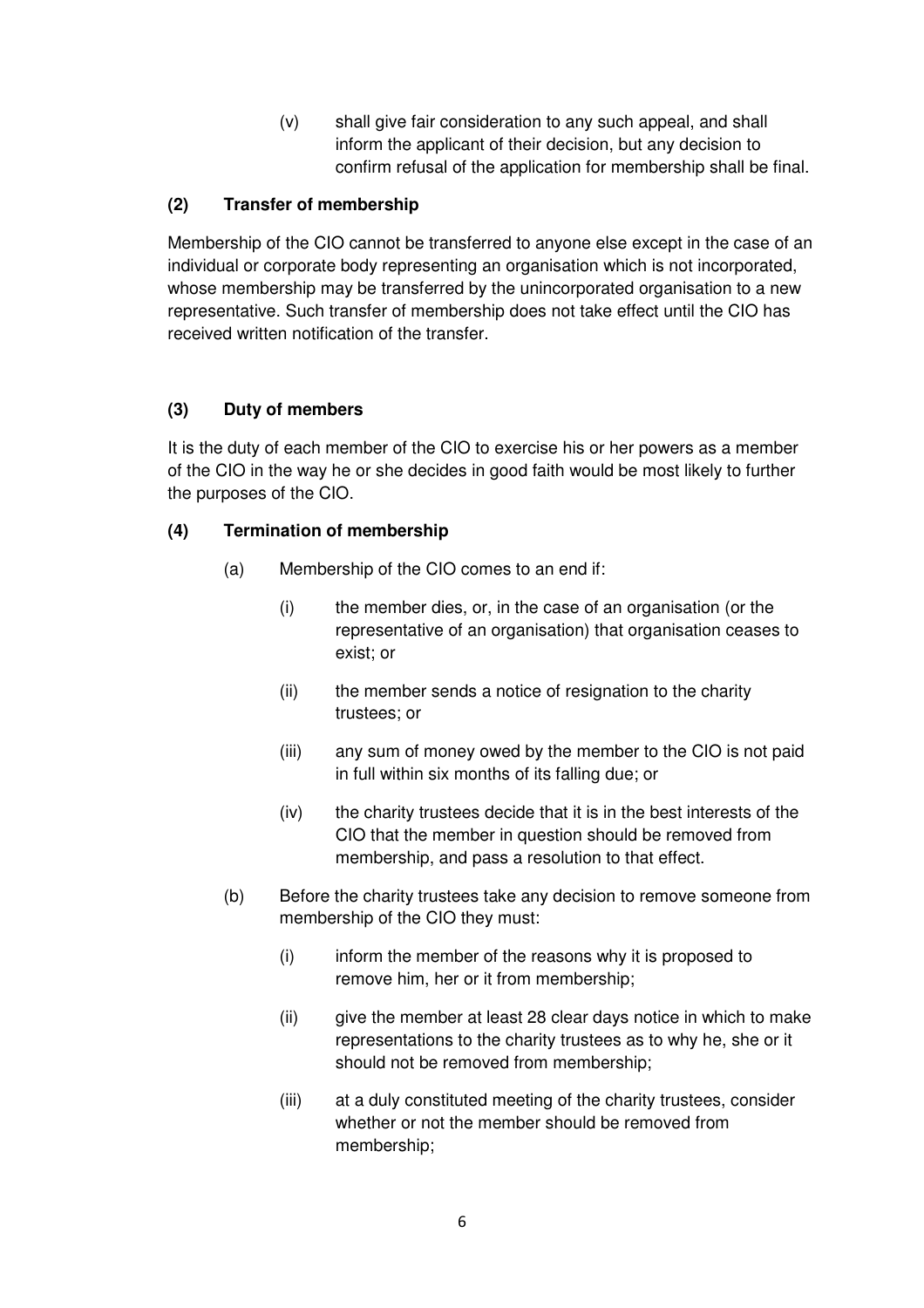- (iv) consider at that meeting any representations which the member makes as to why the member should not be removed; and
- (v) allow the member, or the member's representative, to make those representations in person at that meeting, if the member so chooses.

#### **(5) Membership fees**

The CIO may require members to pay reasonable membership fees to the CIO.

### **10. Members' decisions**

### **(1) General provisions**

Except for those decisions that must be taken in a particular way as indicated in subclause (3) of this clause, decisions of the members of the CIO must be taken by vote at a general meeting as provided in sub-clause (2) of this clause.

### **(2) Taking ordinary decisions by vote**

Subject to sub-clause (3) of this clause, any decision of the members of the CIO may be taken by means of a resolution at a general meeting. Such a resolution may be passed by a simple majority of votes cast at the meeting.

#### **(3) Decisions that must be taken in a particular way**

- (a) Any decision to remove a charity trustee must be taken in accordance with clause 15(2).
- (b) Any decision to amend this constitution must be taken in accordance with clause 28 of this constitution (Amendment of Constitution).
- (c) Any decision to wind up or dissolve the CIO must be taken in accordance with clause 29 of this constitution (Voluntary winding up or dissolution). Any decision to amalgamate or transfer the undertaking of the CIO to one or more other CIOs must be taken in accordance with the provisions of the Charities Act 2011.

#### **11. General meeting of members**

## **(1) Types of general meeting**

There must be an annual general meeting (AGM) of the members of the CIO. The first AGM must be held within 18 months of the registration of the CIO, and subsequent AGMs must be held at intervals of not more than 15 months. The AGM must receive the annual statement of accounts (duly audited or examined where applicable) and the trustees' annual report, and must elect trustees as required under clause 13.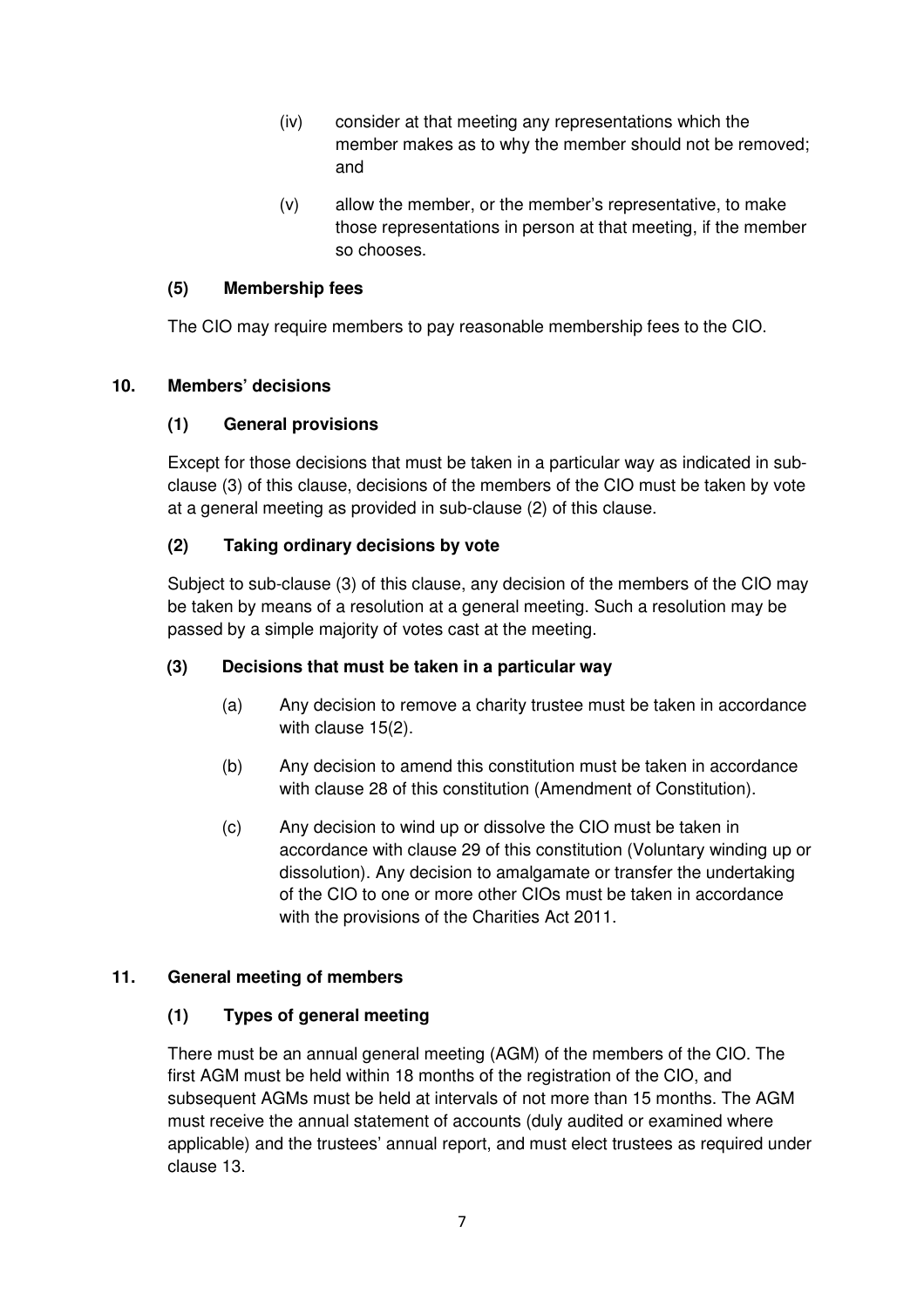Other general meetings of the members of the CIO may be held at any time.

All general meetings must be held in accordance with the following provisions.

## **(2) Calling general meetings**

- (a) The charity trustees:
	- (i) must call the annual general meeting of the members of the CIO in accordance with sub-clause (1) of this clause, and identify it as such in the notice of the meeting; and
	- (ii) may call any other general meeting of the members at any time.
- (b) The charity trustees must, within 21 days, call a general meeting of the members of the CIO if:
	- (i) they receive a request to do so from at least 10% of the members of the CIO; and
	- (ii) the request states the general nature of the business to be dealt with at the meeting, and is authenticated by the member(s) making the request.
- (c) If, at the time of any such request, there has not been any general meeting of the members of the CIO for more than 12 months, then sub-clause (b)(i) of this clause shall have effect as if 5% were substituted for 10%.
- (d) Any such request may include particulars of a resolution that may properly be proposed, and is intended to be proposed, at the meeting.
- (e) A resolution may only properly be proposed if it is lawful, and is not defamatory, frivolous or vexatious.
- (f) Any general meeting called by the charity trustees at the request of the members of the CIO must be held within 28 days from the date on which it is called.
- (g) If the charity trustees fail to comply with this obligation to call a general meeting at the request of its members, then the members who requested the meeting may themselves call a general meeting.
- (h) A general meeting called in this way must be held not more than 3 months after the date when the members first requested the meeting.
- (i) The CIO must reimburse any reasonable expenses incurred by the members calling a general meeting by reason of the failure of the charity trustees to duly call the meeting, but the CIO shall be entitled to be indemnified by the charity trustees who were responsible for such failure.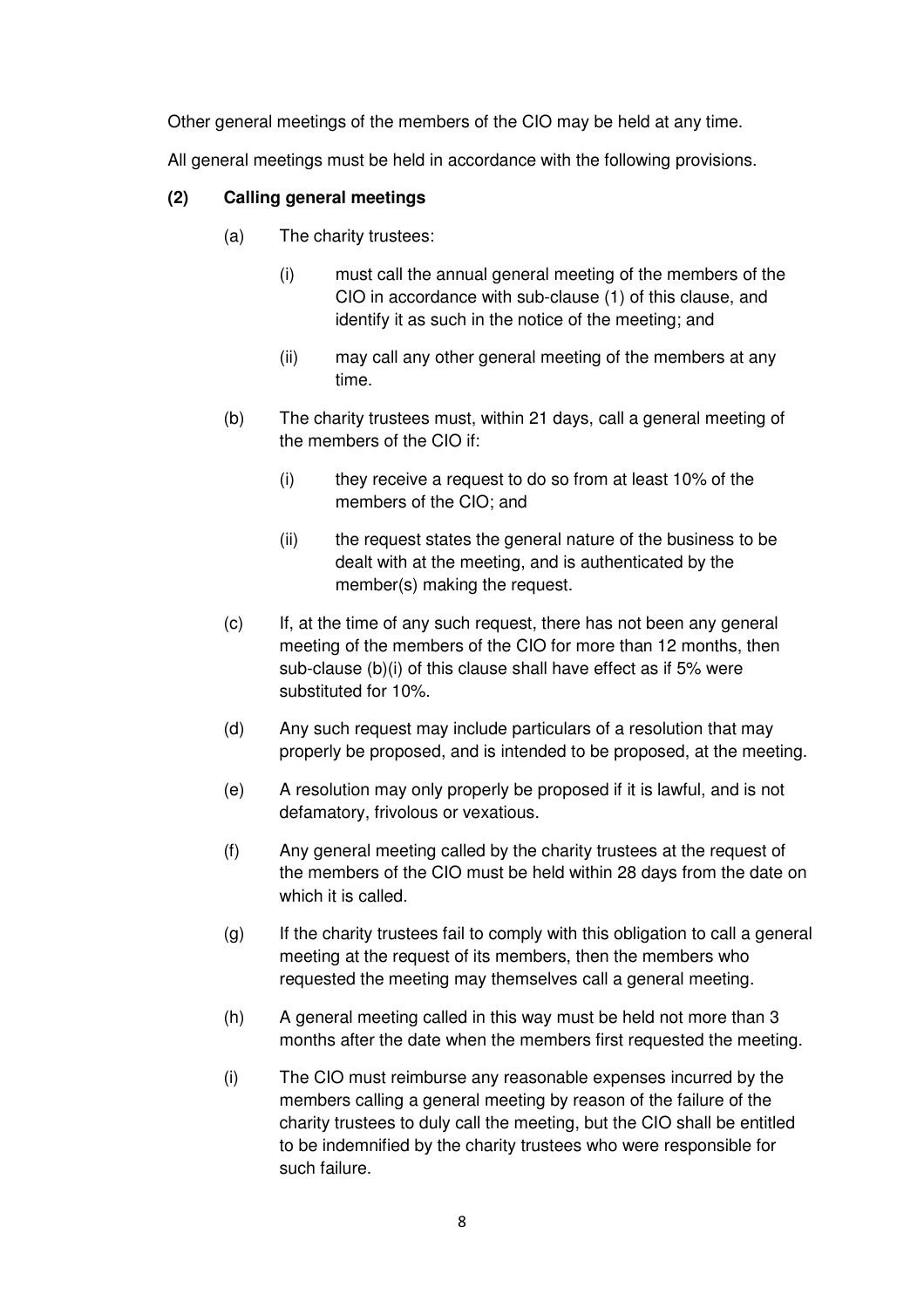# **(3) Notice of general meetings**

- (a) The charity trustees, or, as the case may be, the relevant members of the CIO, must give at least 14 clear days notice of any general meeting to all of the members, and to any charity trustee of the CIO who is not a member.
- (b) If it is agreed by not less than 90% of all members of the CIO, any resolution may be proposed and passed at the meeting even though the requirements of sub-clause (3)(a) of this clause have not been met. This sub-clause does not apply where a specified period of notice is strictly required by another clause in this constitution, by the Charities Act 2011 or by the General Regulations.
- (c) The notice of any general meeting must :
	- (i) state the time and date of the meeting:
	- (ii) give the address at which the meeting is to take place;
	- (iii) give particulars of any resolution which is to be moved at the meeting, and of the general nature of any other business to be dealt with at the meeting; and
	- $(iv)$  if a proposal to alter the constitution of the CIO is to be considered at the meeting, include the text of the proposed alteration;
	- (v) include, with the notice for the AGM, the annual statement of accounts and trustees' annual report, details of persons standing for election or re-election as trustee, or where allowed under clause 22 (Use of electronic communication), details of where the information may be found on the CIO's website.
- (d) Proof that an envelope containing a notice was properly addressed, prepaid and posted; or that an electronic form of notice was properly addressed and sent, shall be conclusive evidence that the notice was given. Notice shall be deemed to be given 48 hours after it was posted or sent.
- (e) The proceedings of a meeting shall not be invalidated because a member who was entitled to receive notice of the meeting did not receive it because of accidental omission by the CIO.

#### **(4) Chairing of general meetings**

 The person nominated as chair by the charity trustees under clause 19(2) (Chairing of meetings), shall, if present at the general meeting and willing to act, preside as chair of the meeting. Subject to that, the members of the CIO who are present at a general meeting shall elect a chair to preside at the meeting.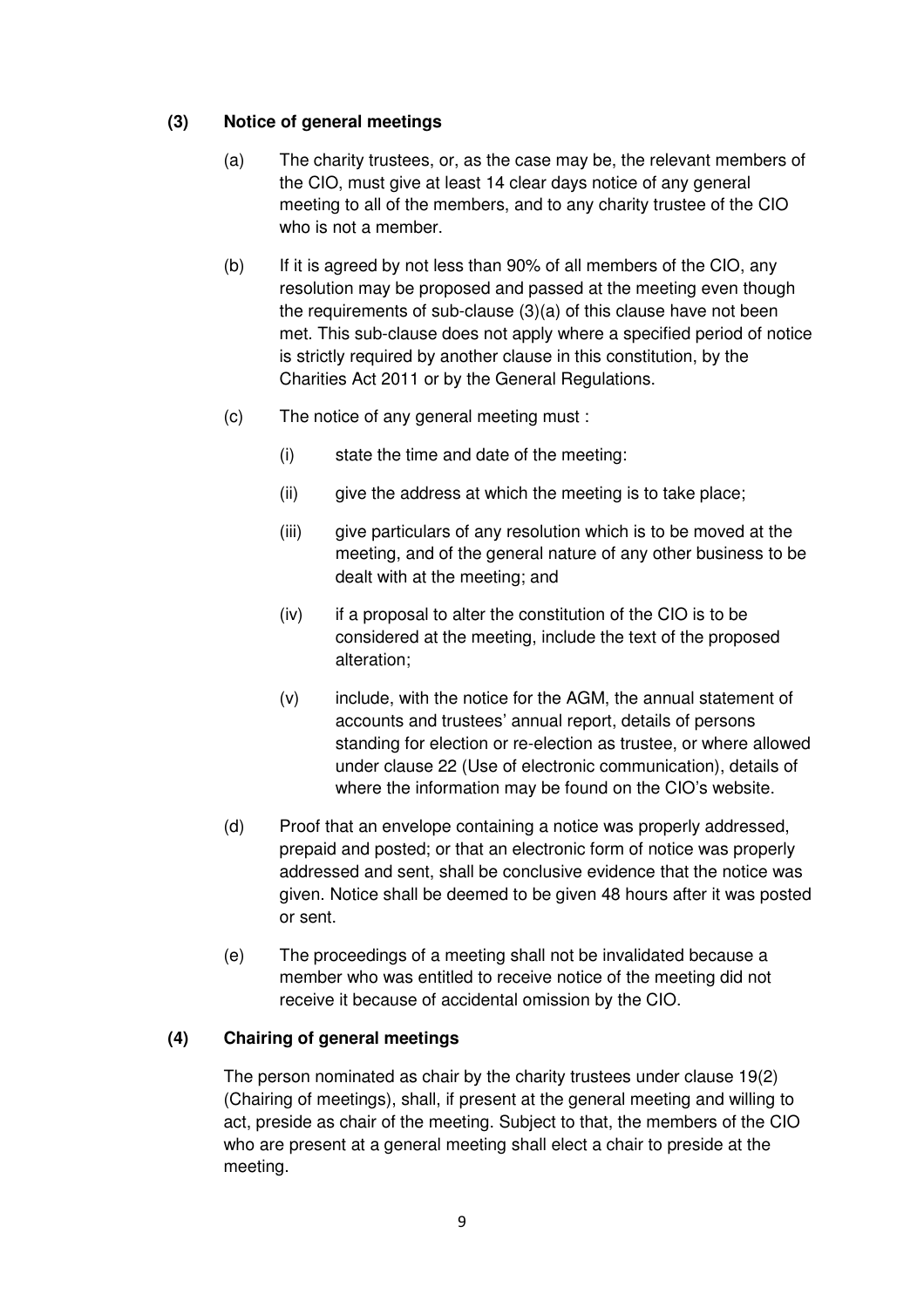# **(5) Quorum at general meetings**

- (a) No business may be transacted at any general meeting of the members of the CIO unless a quorum is present when the meeting starts.
- (b) Subject to the following provisions, the quorum for general meetings shall be the greater of 5% or 3 members. An organisation represented by a person present at the meeting in accordance with sub-clause (7) of this clause, is counted as being present in person.
- (c) If the meeting has been called by or at the request of the members and a quorum is not present within 15 minutes of the starting time specified in the notice of the meeting, the meeting is closed.
- (d) If the meeting has been called in any other way and a quorum is not present within 15 minutes of the starting time specified in the notice of the meeting, the chair must adjourn the meeting. The date, time and place at which the meeting will resume must either be announced by the chair or be notified to the CIO's members at least seven clear days before the date on which it will resume.
- (e) If a quorum is not present within 15 minutes of the start time of the adjourned meeting, the member or members present at the meeting constitute a quorum.
- (f) If at any time during the meeting a quorum ceases to be present, the meeting may discuss issues and make recommendations to the trustees but may not make any decisions. If decisions are required which must be made by a meeting of the members, the meeting must be adjourned.

# **(6) Voting at general meetings**

- (a) Any decision other than one falling within clause 10(4) (Decisions that must be taken in a particular way) shall be taken by a simple majority of votes cast at the meeting.
- (b) A resolution put to the vote of a meeting shall be decided on a show of hands, unless (before or on the declaration of the result of the show of hands) a poll is duly demanded. A poll may be demanded by the chair or by at least 20% of the members present in person at the meeting.
- (c) A poll demanded on the election of a person to chair the meeting or on a question of adjournment must be taken immediately. A poll on any other matter shall be taken, and the result of the poll shall be announced, in such manner as the chair of the meeting shall decide, provided that the poll must be taken, and the result of the poll announced, within 30 days of the demand for the poll.
- (d) A poll may be taken: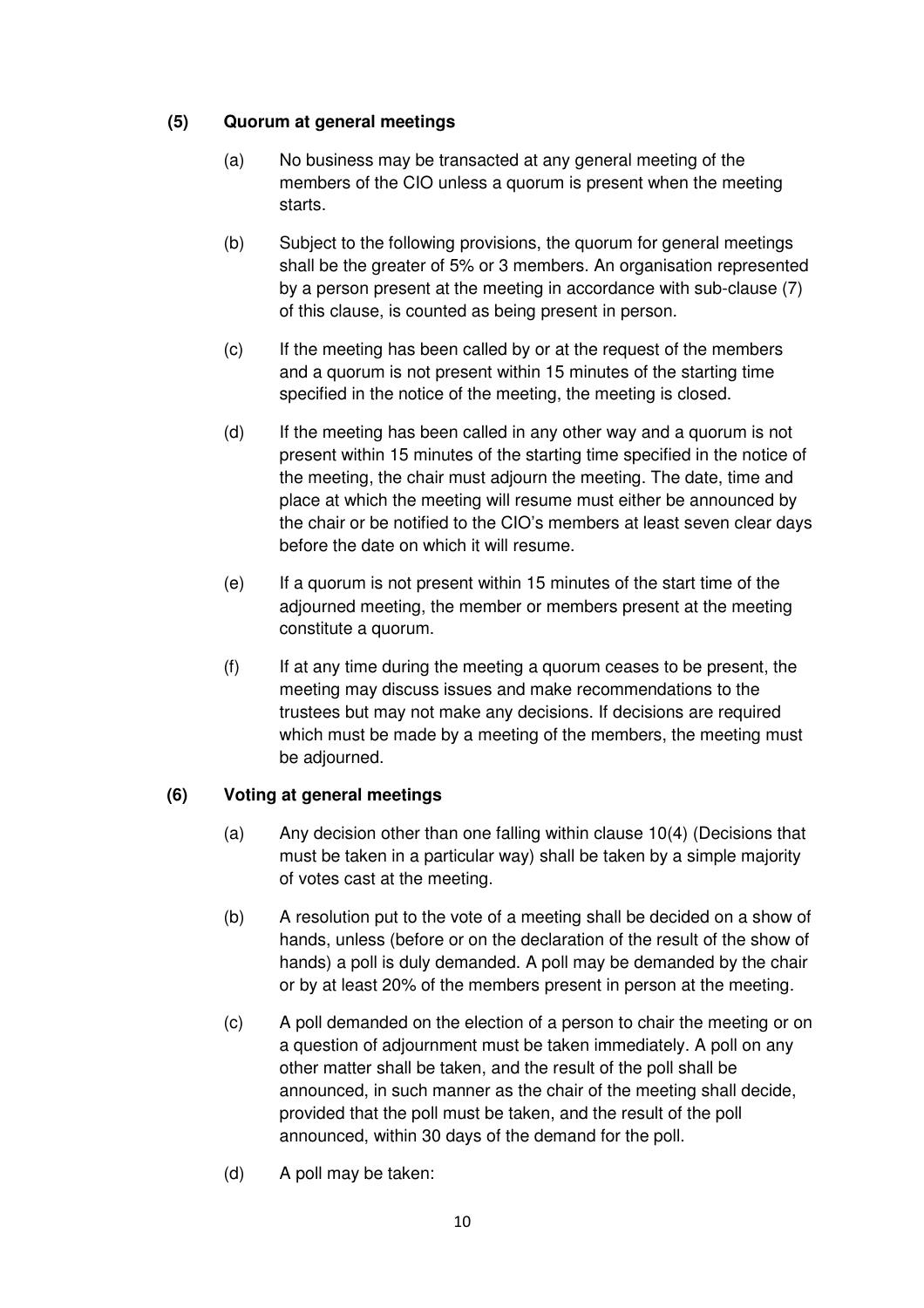- (i) at the meeting at which it was demanded; or
- (ii) at some other time and place specified by the chair; or
- (iii) through the use of postal or electronic communications.
- (e) In the event of an equality of votes, whether on a show of hands or on a poll, the chair of the meeting shall have a second, or casting vote.
- (f) Any objection to the qualification of any voter must be raised at the meeting at which the vote is cast and the decision of the chair of the meeting shall be final.

### **(7) Representation of organisations and corporate members**

An organisation or a corporate body that is a member of the CIO may, in accordance with its usual decision-making process, authorise a person to act as its representative at any general meeting of the CIO.

The representative is entitled to exercise the same powers on behalf of the organisation or corporate body as the organisation or corporate body could exercise as an individual member of the CIO.

# **(8) Adjournment of meetings**

The chair may with the consent of a meeting at which a quorum is present (and shall if so directed by the meeting) adjourn the meeting to another time and/or place. No business may be transacted at an adjourned meeting except business which could properly have been transacted at the original meeting.

## **12. Charity trustees**

## **(1) Functions and duties of charity trustees**

The charity trustees shall manage the affairs of the CIO and may for that purpose exercise all the powers of the CIO. It is the duty of each charity trustee:

- (a) to exercise his or her powers and to perform his or her functions as a trustee of the CIO in the way he or she decides in good faith would be most likely to further the purposes of the CIO; and
- (b) to exercise, in the performance of those functions, such care and skill as is reasonable in the circumstances having regard in particular to:
	- (i) any special knowledge or experience that he or she has or holds himself or herself out as having; and
	- (ii) if he or she acts as a charity trustee of the CIO in the course of a business or profession, to any special knowledge or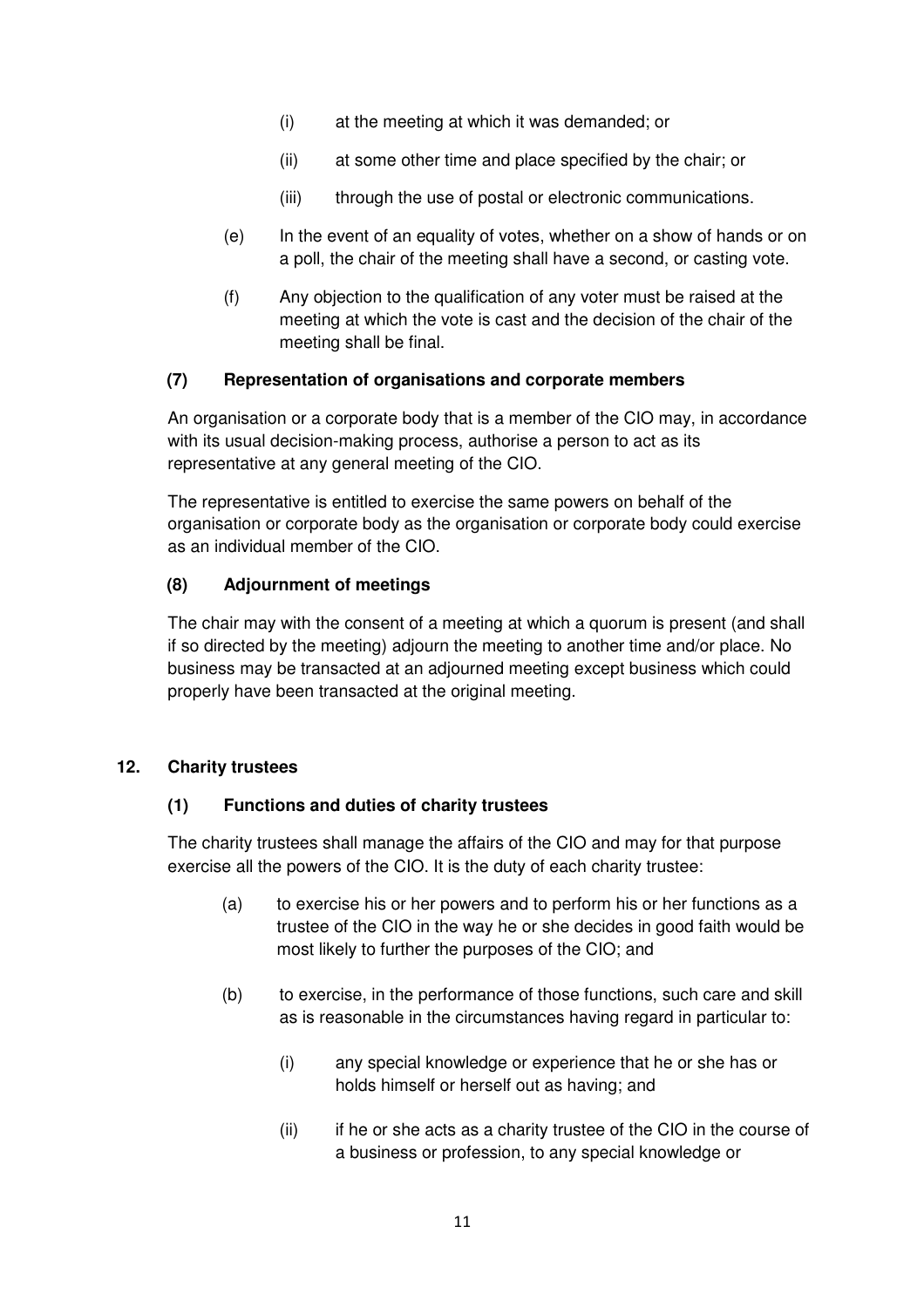experience that it is reasonable to expect of a person acting in the course of that kind of business or profession.

# **(2) Eligibility for trusteeship**

- (a) Every charity trustee must be a natural person (not a corporate body).
- (b) No one may be appointed as a charity trustee:
	- if he or she is under the age of 18 years; or
	- if he or she would automatically cease to hold office under the provisions of clause 15(1)(f).
- (c) No one is entitled to act as a charity trustee whether on appointment or on any re-appointment until he or she has expressly acknowledged, in whatever way the charity trustees decide, his or her acceptance of the office of charity trustee.

### **(3) Number of charity trustees**

- (a) There should be at least three elected trustees.
- (b) There must be at least three charity trustees. If the number falls below this minimum, the remaining trustee or trustees may act only to call a meeting of the charity trustees, or appoint a new charity trustee.
- (c) There is no maximum number of charity trustees that may be appointed to the CIO.

## **(4) First charity trustees**

The first charity trustees of the CIO are –

| Rachel Tilford, | Sylvia Lucas,           |
|-----------------|-------------------------|
| Helen Rogers,   | Myriam Brunswic Citron, |
| Kirsty Warwick, | Carra Kane,             |
| Sue Hook,       | Peter Kenning,          |
| Helen Guest,    | Sarah Willis,           |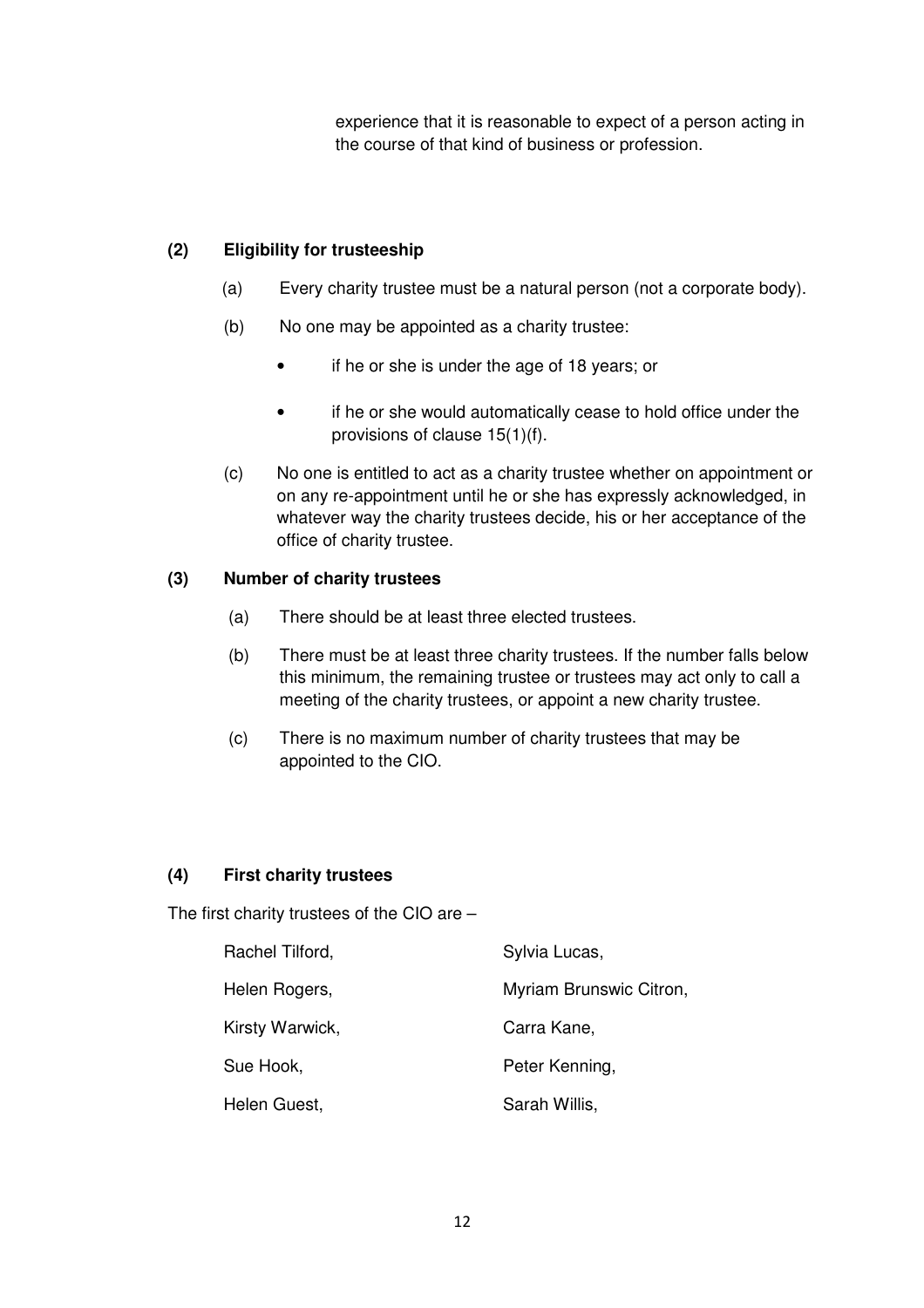### **13. Appointment of charity trustees**

- (1) At every annual general meeting of the members of the CIO, one-third of the charity trustees shall retire from office. If the number of charity trustees is not three or a multiple of three, then the number nearest to one-third shall retire from office, but if there is only one charity trustee, he or she shall retire;
- (2) The charity trustees to retire by rotation shall be those who have been longest in office since their last appointment or reappointment. If any trustees were last appointed or reappointed on the same day those to retire shall (unless they otherwise agree among themselves) be determined by lot;
- (3) The vacancies so arising may be filled by the decision of the members at the annual general meeting; any vacancies not filled at the annual general meeting may be filled as provided in sub-clause (4) of this clause;
- (4) The members or the charity trustees may at any time decide to appoint a new charity trustee, whether in place of a charity trustee who has retired or been removed in accordance with clause 15 (Retirement and removal of charity trustees), or as an additional charity trustee;
- (5) A person so appointed by the members of the CIO shall retire in accordance with the provisions of sub-clauses (2) and (3) of this clause. A person so appointed by the charity trustees shall retire at the conclusion of the next annual general meeting after the date of his or her appointment, and shall not be counted for the purpose of determining which of the charity trustees is to retire by rotation at that meeting.

#### **14. Information for new charity trustees**

The charity trustees will make available to each new charity trustee, on or before his or her first appointment:

- (a) a copy of this constitution and any amendments made to it; and
- (b) a copy of the CIO's latest trustees' annual report and statement of accounts.

#### **15. Retirement and removal of charity trustees**

- (1) A charity trustee ceases to hold office if he or she:
	- (a) retires by notifying the CIO in writing (but only if enough charity trustees will remain in office when the notice of resignation takes effect to form a quorum for meetings);
	- (b) is absent without the permission of the charity trustees from all their meetings held within a period of six months and the trustees resolve that his or her office be vacated;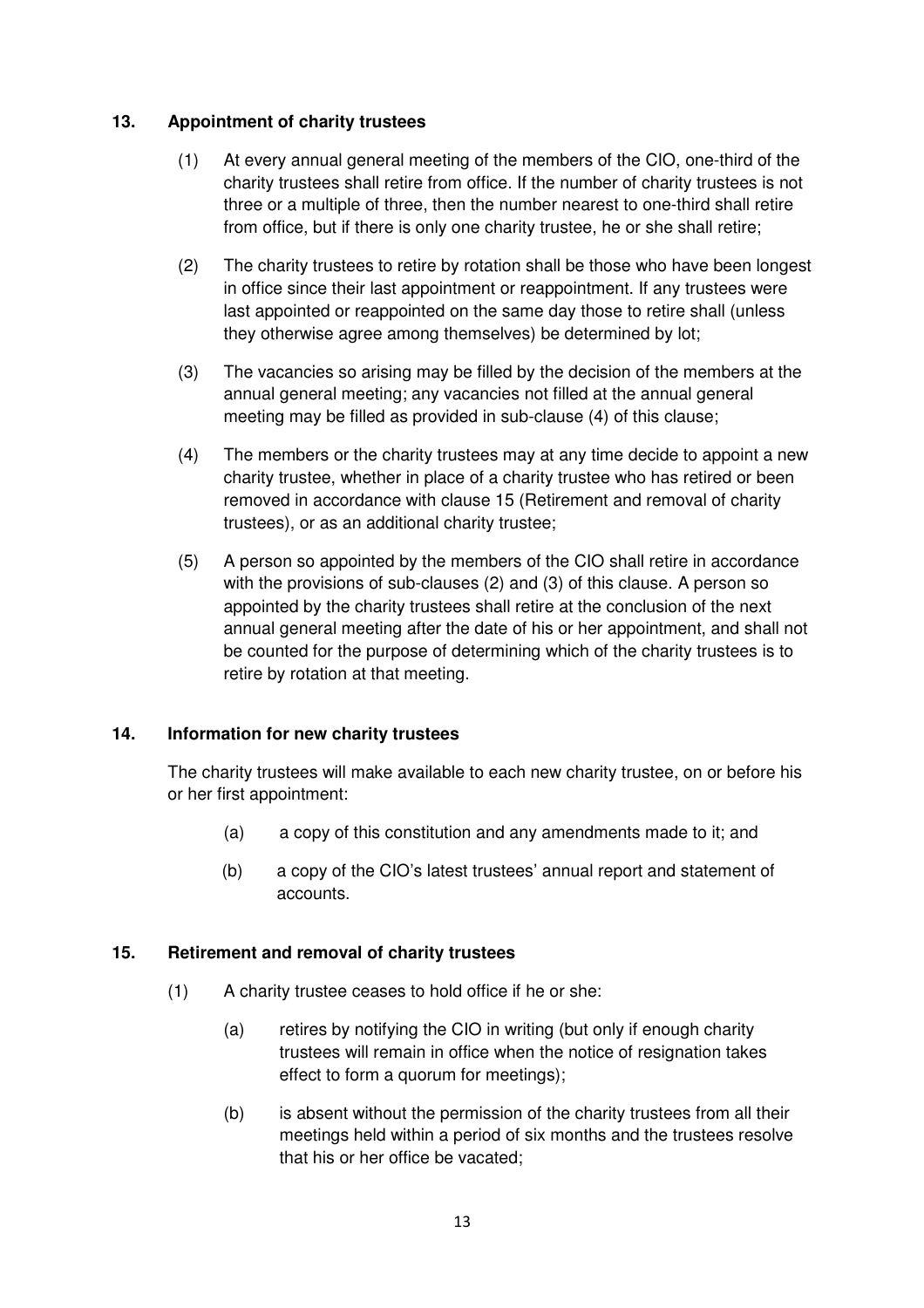- (c) dies;
- (d) in the written opinion, given to the CIO, of a registered medical practitioner treating that person, has become physically or mentally incapable of acting as a charity trustee and may remain so for more than three months;
- (e) is removed by the members of the CIO in accordance with sub-clause (2) of this clause; or
- (f) is disqualified from acting as a charity trustee by virtue of section 178- 180 of the Charities Act 2011 (or any statutory re-enactment or modification of that provision).
- (2) A charity trustee shall be removed from office if a resolution to remove that trustee is proposed at a general meeting of the members called for that purpose and properly convened in accordance with clause 11, and the resolution is passed by a two-thirds majority of votes cast at the meeting.
- (3) A resolution to remove a charity trustee in accordance with this clause shall not take effect unless the individual concerned has been given at least 14 clear days' notice in writing that the resolution is to be proposed, specifying the circumstances alleged to justify removal from office, and has been given a reasonable opportunity of making oral and/or written representations to the members of the CIO.

## **16. Reappointment of charity trustees**

Any person who retires as a charity trustee by rotation or by giving notice to the CIO is eligible for reappointment.

## **17. Taking of decisions by charity trustees**

Any decision may be taken either:

- at a meeting of the charity trustees; or
- by resolution in writing or electronic form agreed by all of the charity trustees, which may comprise either a single document or several documents containing the text of the resolution in like form to each of which one or more charity trustees has signified their agreement.

#### **18. Delegation by charity trustees**

(1) The charity trustees may delegate any of their powers or functions to a committee or committees, and, if they do, they must determine the terms and conditions on which the delegation is made. The charity trustees may at any time alter those terms and conditions, or revoke the delegation.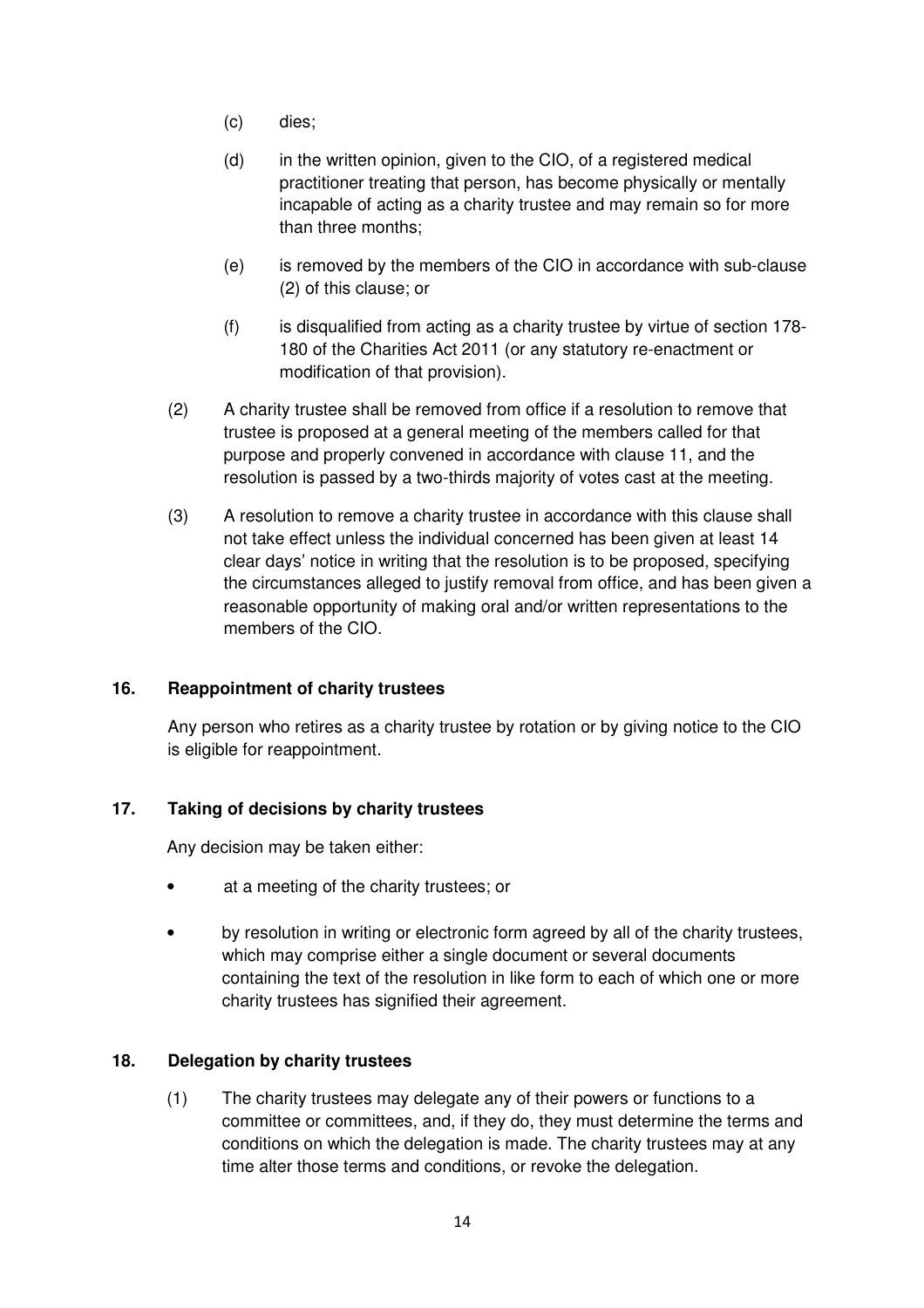- (2) This power is in addition to the power of delegation in the General Regulations and any other power of delegation available to the charity trustees, but is subject to the following requirements –
	- (a) a committee may consist of two or more persons, but at least one member of each committee must be a charity trustee;
	- (b) the acts and proceedings of any committee must be brought to the attention of the charity trustees as a whole as soon as is reasonably practicable; and
	- (c) the charity trustees shall from time to time review the arrangements which they have made for the delegation of their powers.

# **19. Meetings and proceedings of charity trustees**

# **(1) Calling meetings**

- (a) Any charity trustee may call a meeting of the charity trustees.
- (b) Subject to that, the charity trustees shall decide how their meetings are to be called, and what notice is required.

# **(2) Chairing of meetings**

The charity trustees may appoint one of their number to chair their meetings and may at any time revoke such appointment. If no-one has been so appointed, or if the person appointed is unwilling to preside or is not present with 10 minutes after the time of the meeting, the charity trustees present may appoint one of their number to chair that meeting.

## **(3) Procedure at meetings**

- (a) No decision shall be taken at a meeting unless a quorum is present at the time when the decision is taken. The quorum is two charity trustees, or the number nearest to one third of the total number of charity trustees, whichever is greater, or such larger number as the charity trustees may decide from time to time. A charity trustee shall not be counted in the quorum present when any decision is made about a matter upon which he or she is not entitled to vote.
- (b) Questions arising at a meeting shall be decided by a majority of those eligible to vote.
- (c) In the case of an equality of votes, the chair shall have a second or casting vote.

## **(4) Participation in meetings by electronic means**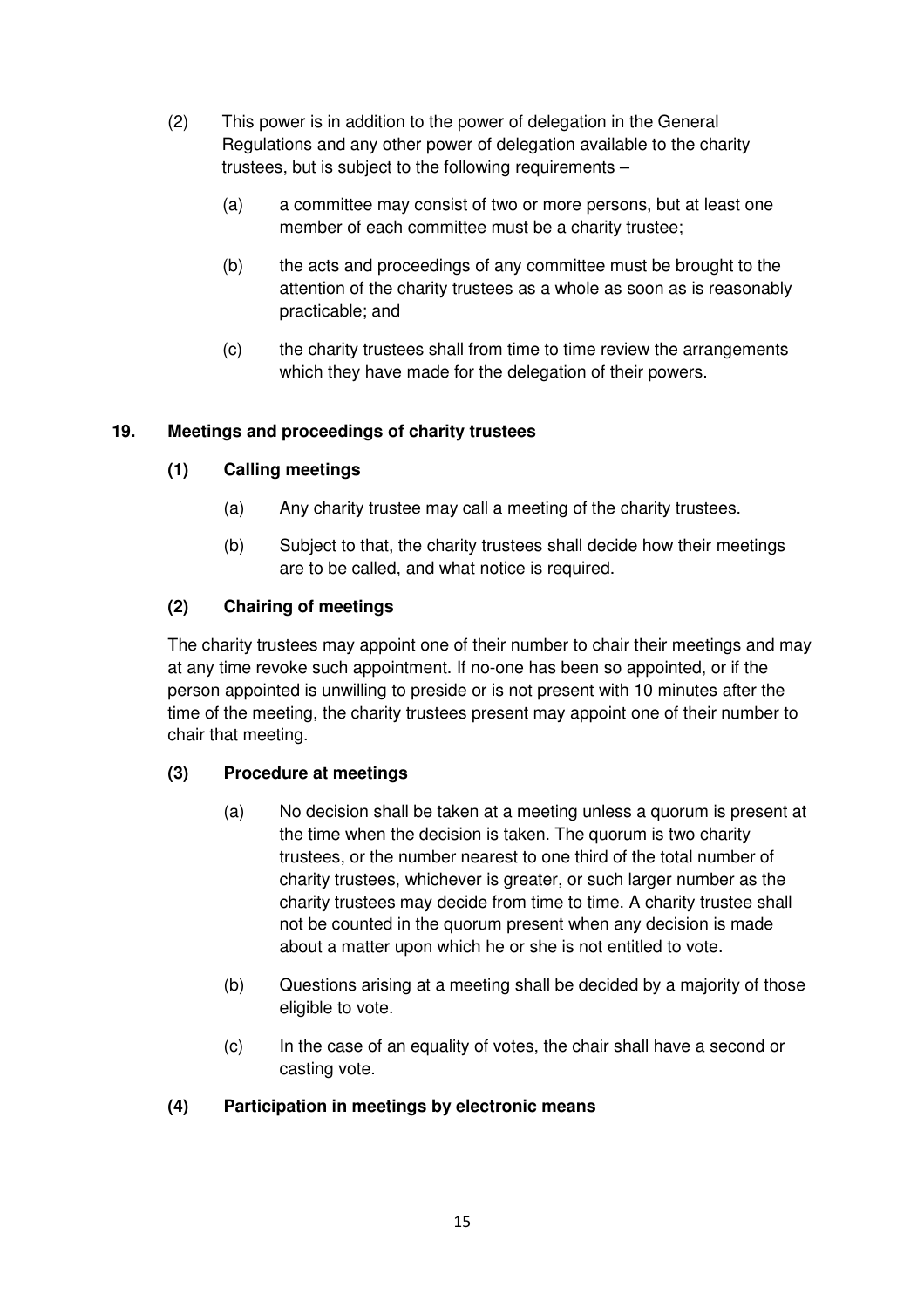- (a) A meeting may be held by suitable electronic means agreed by the charity trustees in which each participant may communicate with all the other participants.
- (b) Any charity trustee participating at a meeting by suitable electronic means agreed by the charity trustees in which a participant or participants may communicate with all the other participants shall qualify as being present at the meeting.
- (c) Meetings held by electronic means must comply with rules for meetings, including chairing and the taking of minutes.

### **20. Saving provisions**

- (1) Subject to sub-clause (2) of this clause, all decisions of the charity trustees, or of a committee of charity trustees, shall be valid notwithstanding the participation in any vote of a charity trustee:
	- who was disqualified from holding office;
	- who had previously retired or who had been obliged by the constitution to vacate office;
	- who was not entitled to vote on the matter, whether by reason of a conflict of interest or otherwise;

if, without the vote of that charity trustee and that charity trustee being counted in the quorum, the decision has been made by a majority of the charity trustees at a quorate meeting.

(2) Sub-clause (1) of this clause does not permit a charity trustee to keep any benefit that may be conferred upon him or her by a resolution of the charity trustees or of a committee of charity trustees if, but for clause (1), the resolution would have been void, or if the charity trustee has not complied with clause 7 (Conflicts of interest).

#### **21. Execution of documents**

- (1) The CIO shall execute documents either by signature or by affixing its seal (if it has one).
- (2) A document is validly executed by signature if it is signed by at least two of the charity trustees.
- (3) If the CIO has a seal:
	- (a) it must comply with the provisions of the General Regulations; and
	- (b) it must only be used by the authority of the charity trustees or of a committee of charity trustees duly authorised by the charity trustees. The charity trustees may determine who shall sign any document to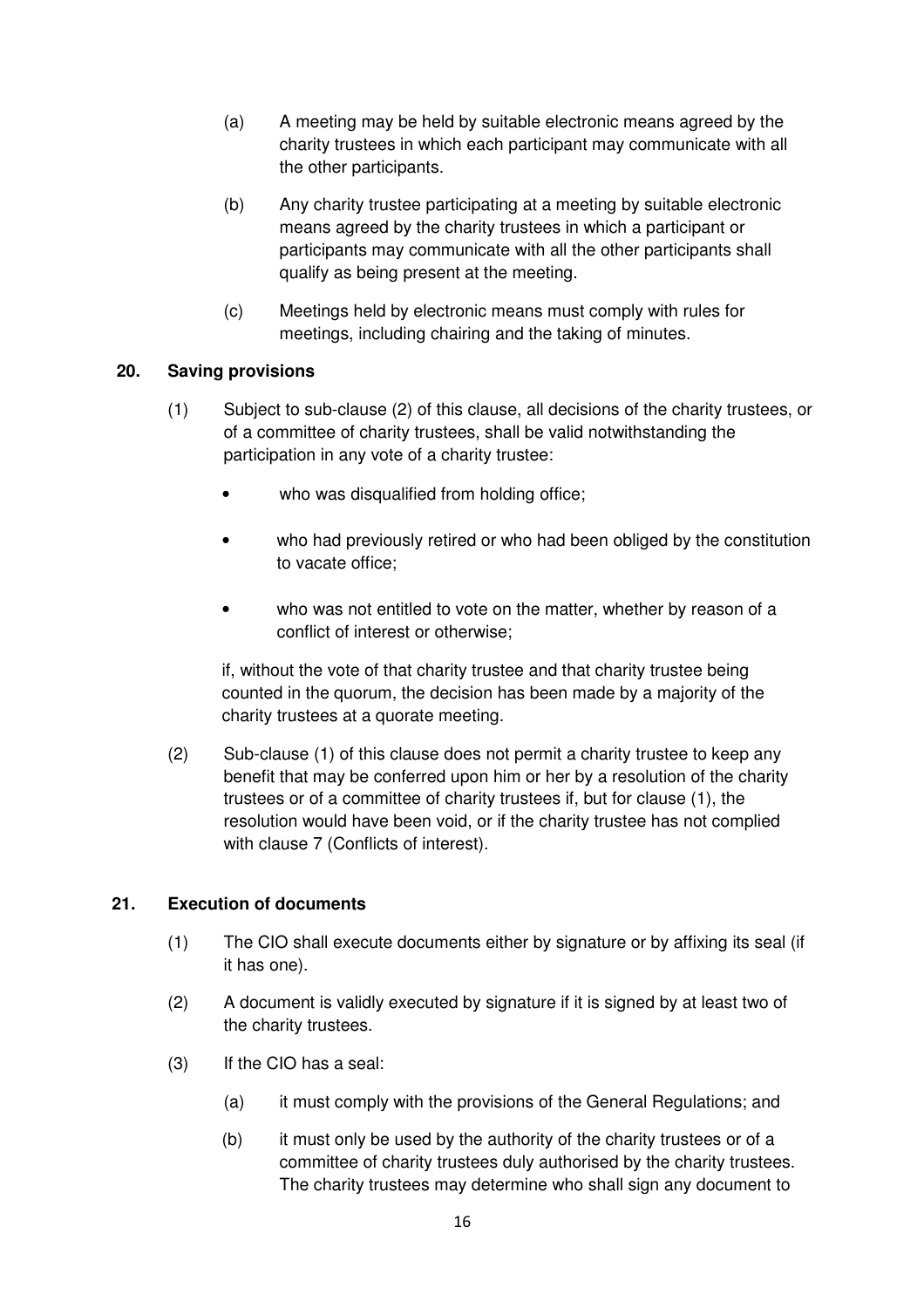which the seal is affixed and unless otherwise determined it shall be signed by two charity trustees.

# **22. Use of electronic communications**

## **(1) General**

The CIO will comply with the requirements of the Communications Provisions in the General Regulations and in particular:

(a) the requirement to provide within 28 days to any member on request a hard copy of any document or information sent to the member otherwise than in hard copy form

(b) any requirements to provide information to the Commission in a particular form or manner.

# **(2) To the CIO**

 Any member or charity trustee of the CIO may communicate electronically with the CIO to an address specified by the CIO for the purpose, so long as the communication is authenticated in a manner which is satisfactory to the CIO.

# **(3) By the CIO**

- (a) Any member or charity trustee of the CIO, by providing the CIO with his or her email address or similar, is taken to have agreed to receive communications from the CIO in electronic form at that address, unless the member has indicated to the CIO his or her unwillingness to receive such communications in that form.
- (b) The charity trustees may, subject to compliance with any legal requirements, by means of publication on its website -
	- (i) provide the members with the notice referred to in clause 11(3) (Notice of general meetings);
	- (ii) give charity trustees notice of their meetings in accordance with clause 19(1) (Calling meetings).
- (c) The charity trustees must :
	- (i) take reasonable steps to ensure that members and charity trustees are promptly notified of the publication of any such notice or proposal;
	- (ii) send any such notice or proposal in hard copy form to any member or charity trustee who has not consented to receive communications in electronic form.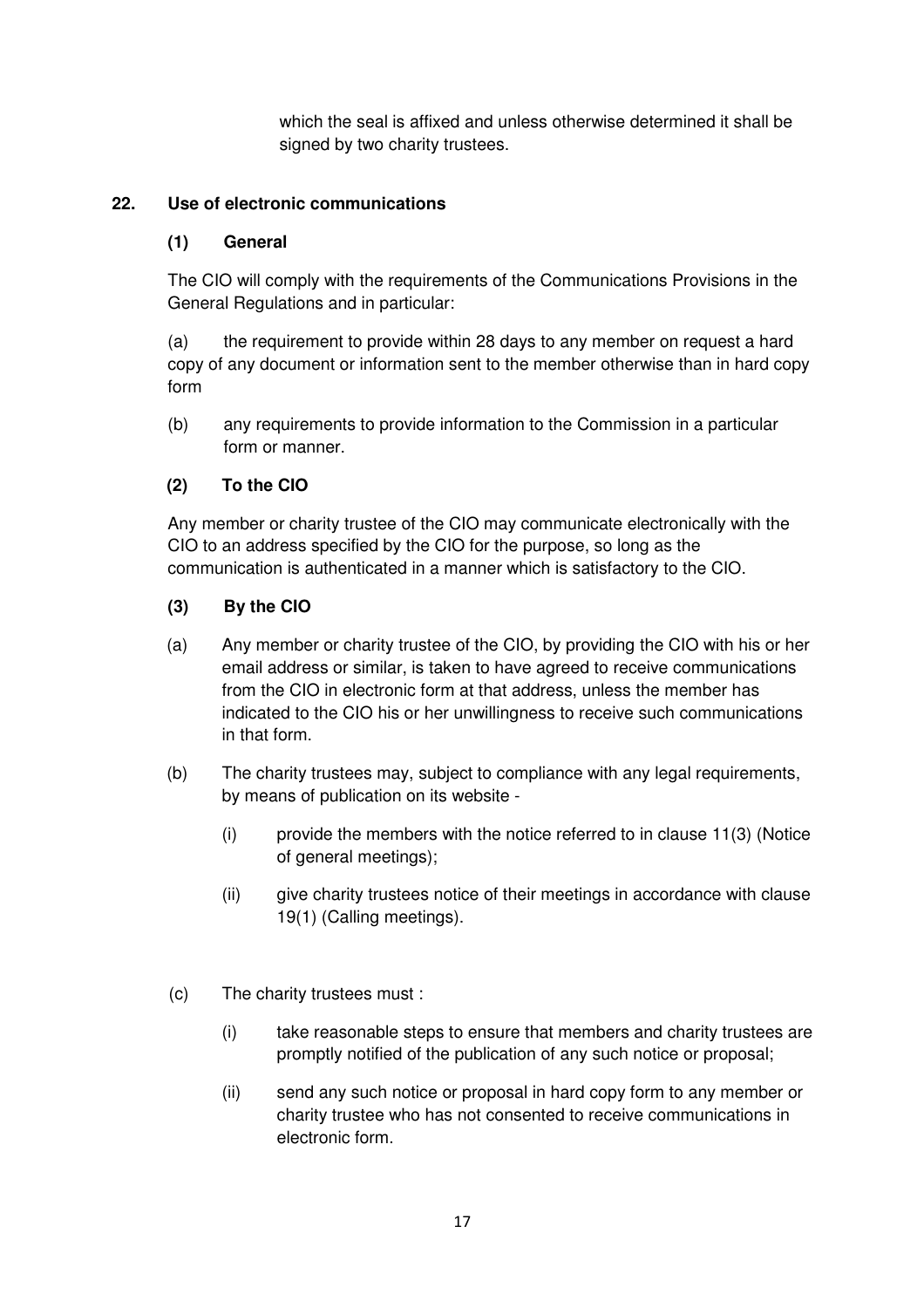## **23. Keeping of Registers**

The CIO must comply with its obligations under the General Regulations in relation to the keeping of, and provision of access to, registers of its members, registers of conflicts of interest, and charity trustees.

#### **24. Minutes**

The charity trustees must keep minutes of all:

- (1) appointments of officers made by the charity trustees;
- (2) proceedings at general meetings of the CIO;
- (3) meetings of the charity trustees and committees of charity trustees including:
	- the names of the trustees present at the meeting;
	- the decisions made at the meetings; and
	- where appropriate the reasons for the decisions;
- (4) decisions made by the charity trustees otherwise than in meetings.

### **25. Accounting records, accounts, annual reports and returns, register maintenance**

- (1) The charity trustees must comply with the requirements of the Charities Act 2011 with regard to the keeping of accounting records, to the preparation and scrutiny of statements of accounts, and to the preparation of annual reports and returns. The statements of accounts, reports and returns must be sent to the Charity Commission, regardless of the income of the CIO, within 10 months of the financial year end.
- (2) The charity trustees must comply with their obligation to inform the Commission within 28 days of any change in the particulars of the CIO entered on the Central Register of Charities.

#### **26. Rules**

The charity trustees may from time to time make such reasonable and proper rules or bye laws as they may deem necessary or expedient for the proper conduct and management of the CIO, but such rules or bye laws must not be inconsistent with any provision of this constitution. Copies of any such rules or bye laws currently in force must be made available to any member of the CIO on request.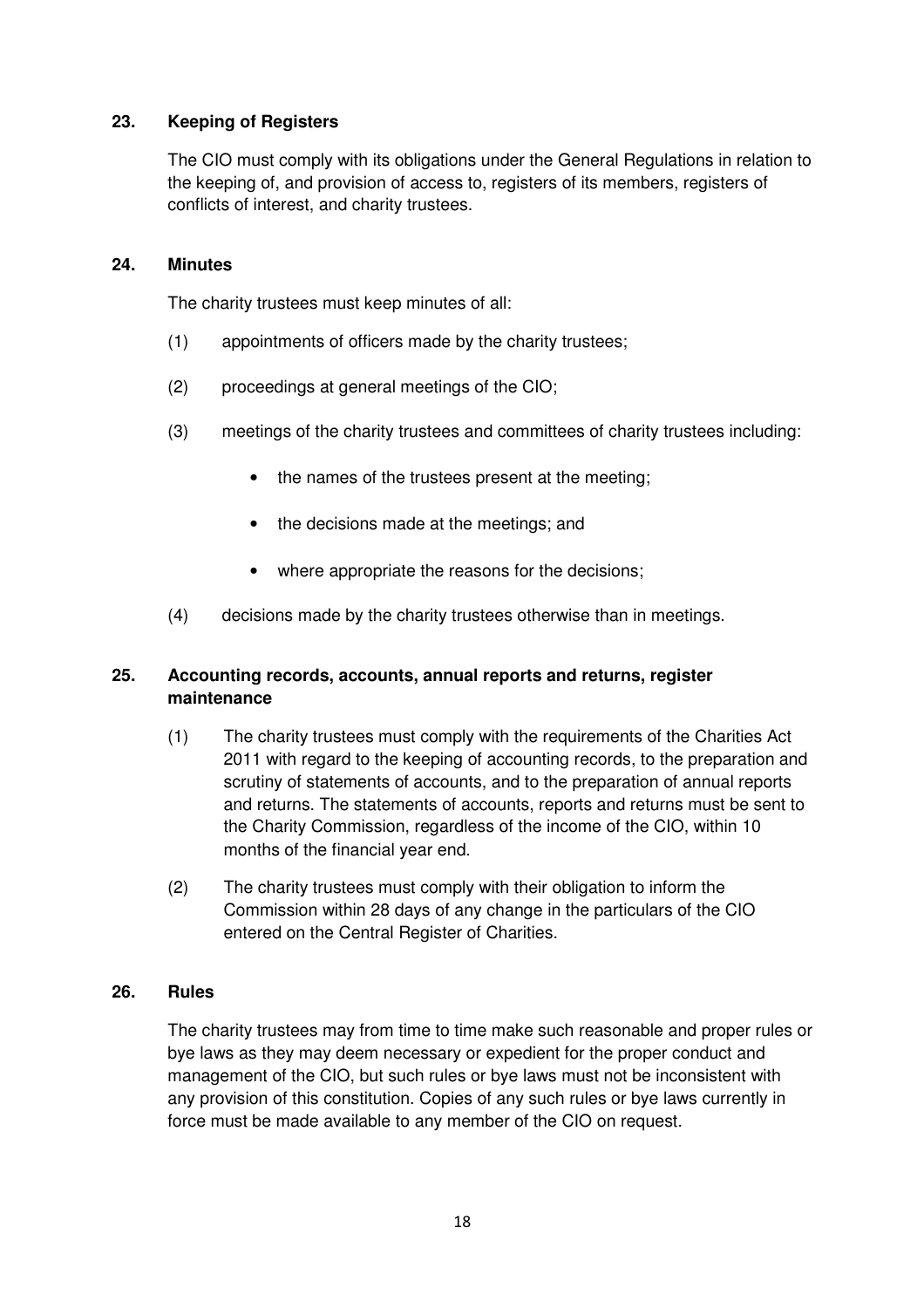## **27. Disputes**

If a dispute arises between members of the CIO about the validity or propriety of anything done by the members under this constitution, and the dispute cannot be resolved by agreement, the parties to the dispute must first try in good faith to settle the dispute by mediation before resorting to litigation.

### **28. Amendment of constitution**

As provided by clauses 224-227 of the Charities Act 2011:

- (1) This constitution can only be amended:
	- (a) by resolution agreed in writing by all members of the CIO; or
	- (b) by a resolution passed by a 75% majority of votes cast at a general meeting of the members of the CIO.
- (2) Any alteration of clause 3 (Objects), clause 29 (Voluntary winding up or dissolution), this clause, or of any provision where the alteration would provide authorisation for any benefit to be obtained by charity trustees or members of the CIO or persons connected with them, requires the prior written consent of the Charity Commission.
- (3) No amendment that is inconsistent with the provisions of the Charities Act 2011 or the General Regulations shall be valid.
- (4) A copy of any resolution altering the constitution, together with a copy of the CIO's constitution as amended, must be sent to the Commission within 15 days from the date on which the resolution is passed. The amendment does not take effect until it has been recorded in the Register of Charities.

#### **29. Voluntary winding up or dissolution**

- (1) As provided by the Dissolution Regulations, the CIO may be dissolved by resolution of its members. Any decision by the members to wind up or dissolve the CIO can only be made:
	- (a) at a general meeting of the members of the CIO called in accordance with clause 11 (Meetings of Members), of which not less than 14 days' notice has been given to those eligible to attend and vote:
		- (i) by a resolution passed by a 75% majority of those voting, or
		- (ii) by a resolution passed by decision taken without a vote and without any expression of dissent in response to the question put to the general meeting; or
	- (b) by a resolution agreed in writing by all members of the CIO.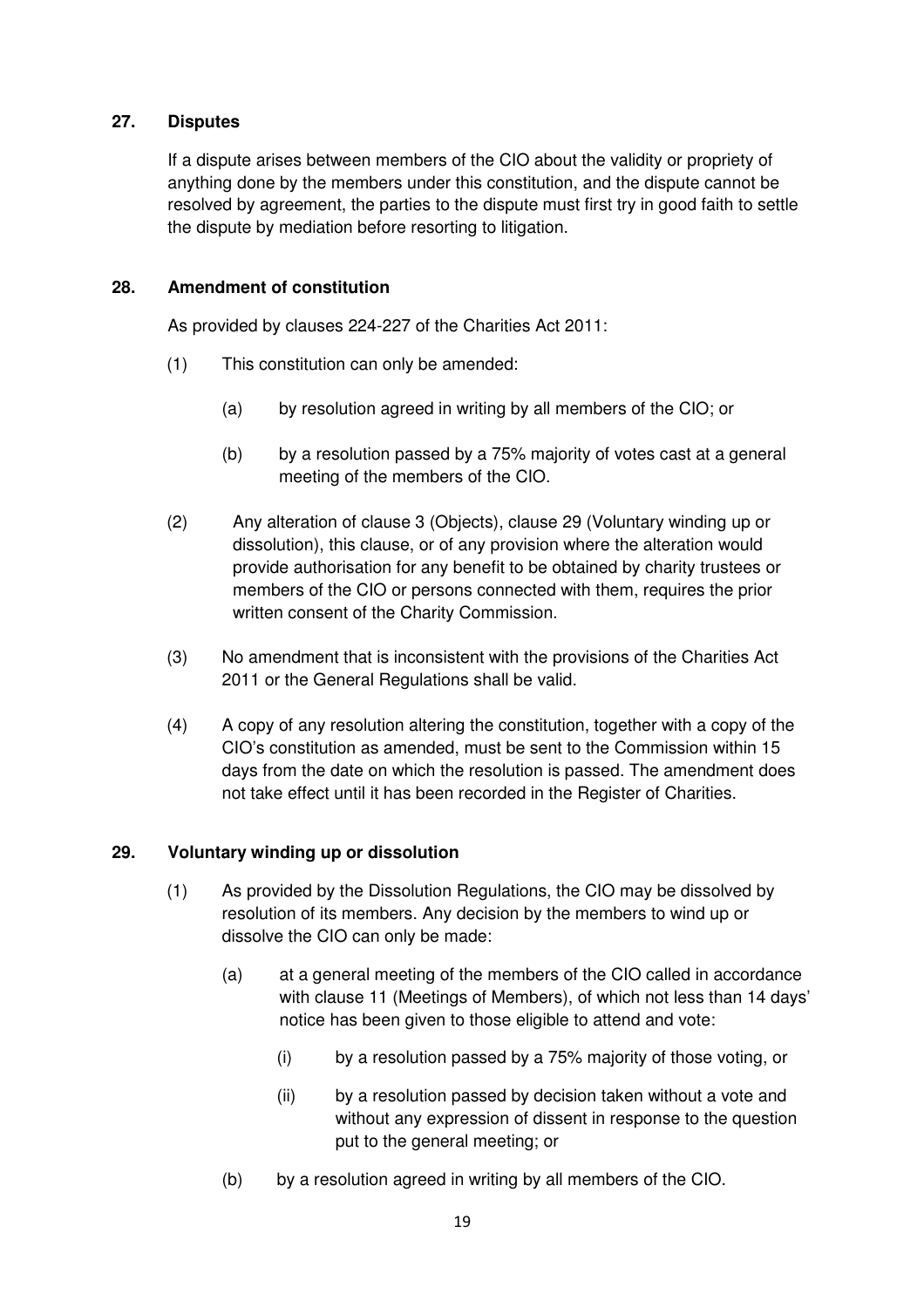- (2) Subject to the payment of all the CIO's debts:
	- (a) Any resolution for the winding up of the CIO, or for the dissolution of the CIO without winding up, may contain a provision directing how any remaining assets of the CIO shall be applied.
	- (b) If the resolution does not contain such a provision, the charity trustees must decide how any remaining assets of the CIO shall be applied.
	- (c) In either case the remaining assets must be applied for charitable purposes the same as or similar to those of the CIO.
- (3) The CIO must observe the requirements of the Dissolution Regulations in applying to the Commission for the CIO to be removed from the Register of Charities, and in particular:
	- (a) the charity trustees must send with their application to the Commission:
		- (i) a copy of the resolution passed by the members of the CIO;
		- (ii) a declaration by the charity trustees that any debts and other liabilities of the CIO have been settled or otherwise provided for in full; and
		- (iii) a statement by the charity trustees setting out the way in which any property of the CIO has been or is to be applied prior to its dissolution in accordance with this constitution;
	- (b) the charity trustees must ensure that a copy of the application is sent within seven days to every member and employee of the CIO, and to any charity trustee of the CIO who was not privy to the application.
- (4) If the CIO is to be wound up or dissolved in any other circumstances, the provisions of the Dissolution Regulations must be followed.

#### **30. Interpretation**

In this constitution:

**"connected person"** means:

- (a) a child, parent, grandchild, grandparent, brother or sister of the charity trustee;
- (b) the spouse or civil partner of the charity trustee or of any person falling within sub-clause (a) above;
- (c) a person carrying on business in partnership with the charity trustee or with any person falling within sub-clause (a) or (b) above;